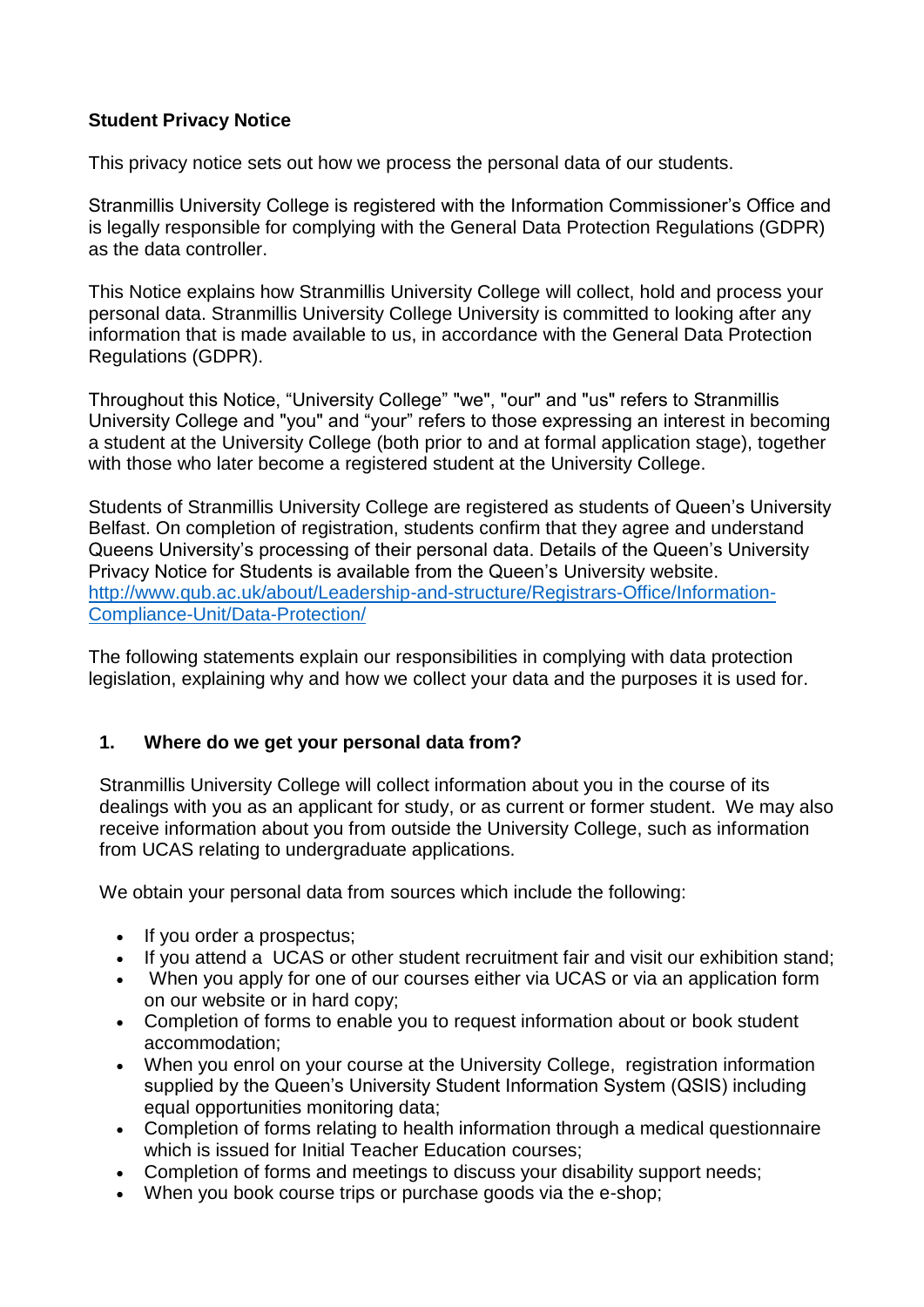- Information provided by other parties which is necessary for you to attend a course with us e.g. Student Loans Company;
- Photographs and video recordings for the purpose of recording lectures, student assessment and examination where applicable;
- Information related to the prevention and detection of crime and safety of University College staff and students including CCTV recordings;
- Information gathered on your use of College services including the University College Library and Careers and Employability Services;
- Information relating to the provision of advice, support and welfare including data processed through Stranmillis University College Student Support Services;
- Examination and assessment results collected via University College Examination Boards.

# **2. What personal data do we hold?**

Types of personal information processed includes the following:

- Attendance at University College events including open days or other events such as UCAS fairs or other careers fairs and courses you are interested in;
- Biographical information consisting of your name, title, birth date, age and gender
- Your photographic image;
- Your contact details including address, email address and phone number and next of kin;
- Information gathered for the purposes of equal opportunities monitoring;
- Your application information such as previous education, qualifications being studied or gained and predicted grades; personal statement; family income (in order to assess any bursary entitlement) and entry selection records such as interview records;
- Information gathered in relation to an application for a criminal history check if your course involves regulated activity;
- Your disability support needs;
- Your accommodation request information;
- Details of courses, modules, degrees enhancement courses, placements, timetables and room bookings;
- Examination and assessment results and details of any academic or non-academic offences;
- Financial information and personal information (including bank details) collected for the purposes of administering fees and charges, loans, grants, processing of travel claims, hardship funds, or other bursaries or expenses;
- Photographs and video recordings for the purpose of recording lectures, student assessment and examinations;
- Records of your engagement with the University College including usage of student facilities such as the Library and the VLE;
- Information relating to the provision of advice, support and welfare such as data relating to the use of student support services;
- Records of communications sent to you by the University College or received from you;
- Information related to the prevention and detection of crime and the safety of University College staff and students including, but not limited to, CCTV recording;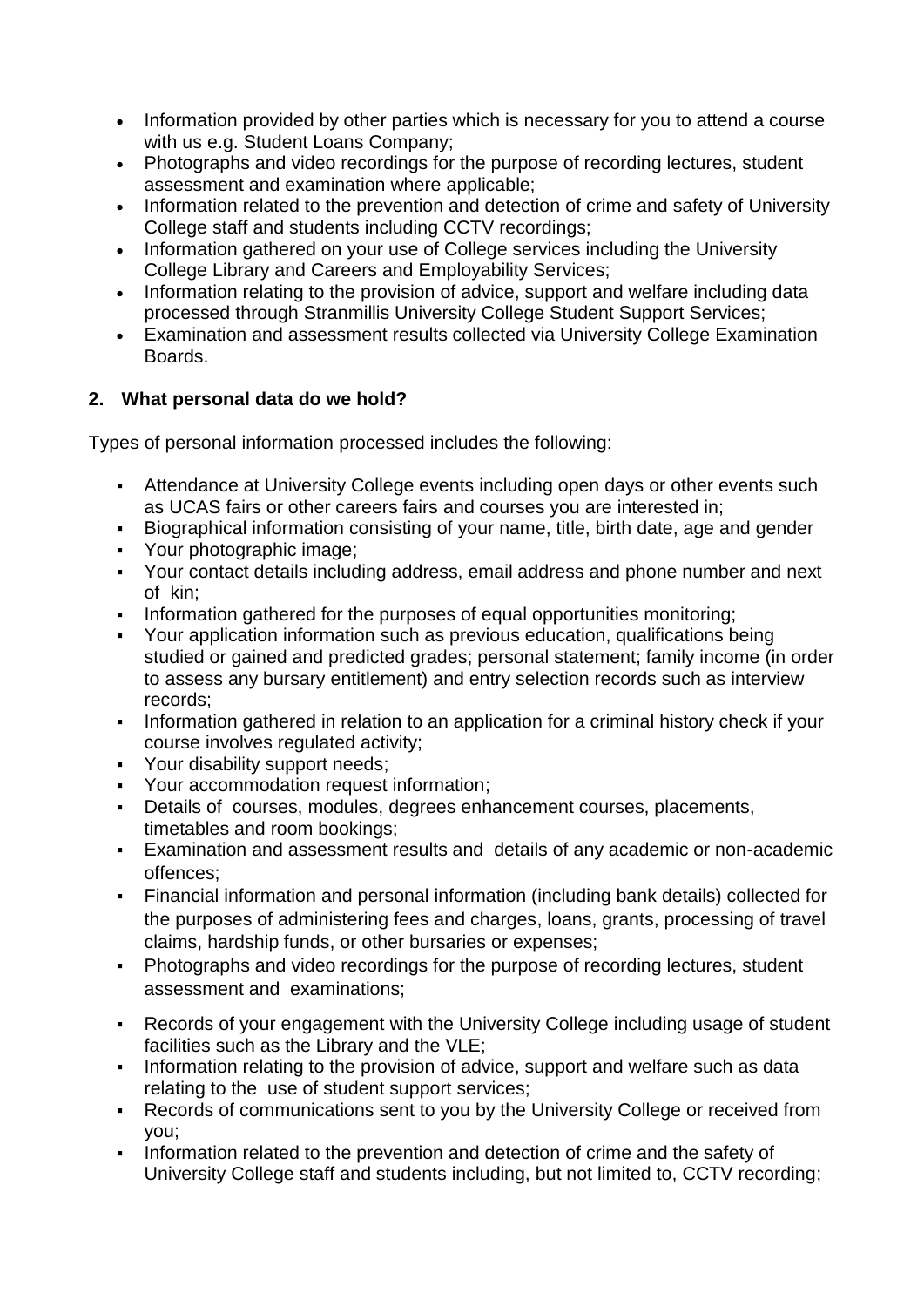- For international students: copies of passports, visas, or other documents required to ensure compliance with Home Office requirements;
- For UK and EU students: copies of any documents required to ensure eligibility to receive financial support from the UK Government;
- The University College may contact students who have graduated in order to gather information on employment for completion of the HESA's "Destinations of Leavers from Higher Education" (DLHE) Survey. If you are unavailable, the College may obtain this information from a third party such as a close relative. This is explained further through the Higher Education Statistics Agency Student Collection Notice and on the HESA website at [https://www.hesa.ac.uk/about/regulation/data](https://www.hesa.ac.uk/about/regulation/data-protection/notices)[protection/notices](https://www.hesa.ac.uk/about/regulation/data-protection/notices)

## **3 How do we use your personal data?**

Although it is not possible to state every purpose for which we use your personal data, the following are examples of how it is likely to be used. The University College will process your personal information for a range of contractual, statutory or public interest purposes and to protect your vital interests, including the following:

- Enrol you as a student and maintain your student record;
- Administer your course and academic progress;
- Administer the financial aspects of your studies, including tuition fees and bursaries and debt collection;
- Provide or offer facilities and services to you during your time as a student (e.g. accommodation services, library access, computing, sports facilities, and Students ' Union membership)
- Assist in pastoral and welfare needs (e.g. services to students with disabilities or counselling service)- where we have your consent
- Provide or offer facilities and services to you after graduation as part of the College's legitimate business (alumni membership and activities);
- Administer security, disciplinary, complaint and quality assurance processes and arrangements
- Ensure the health, safety and wellbeing of staff and students;
- Contact you, your next of kin, or other relevant contact in case of an emergency;
- Monitor and evaluate the student experience, the effectiveness and efficiency of College programmes and produce statistics for management purposes and statutory purposes;
- Fulfil statutory reporting requirements including Higher Education Statistical Agency reporting;
- Conduct equal opportunities monitoring to ensure our policies and practices do not discriminate against individuals;
- Notify you of other services and events related to your studies (in accordance with your rights under the Privacy and Electronic Communications Regulations).
- To monitor engagement of students on the Tier 4 Student Visa to ensure compliance with the terms of their sponsorship

Your final academic award is regarded as public information and details will be retained to enable lifelong contact to be maintained as a University College Alumni. Graduation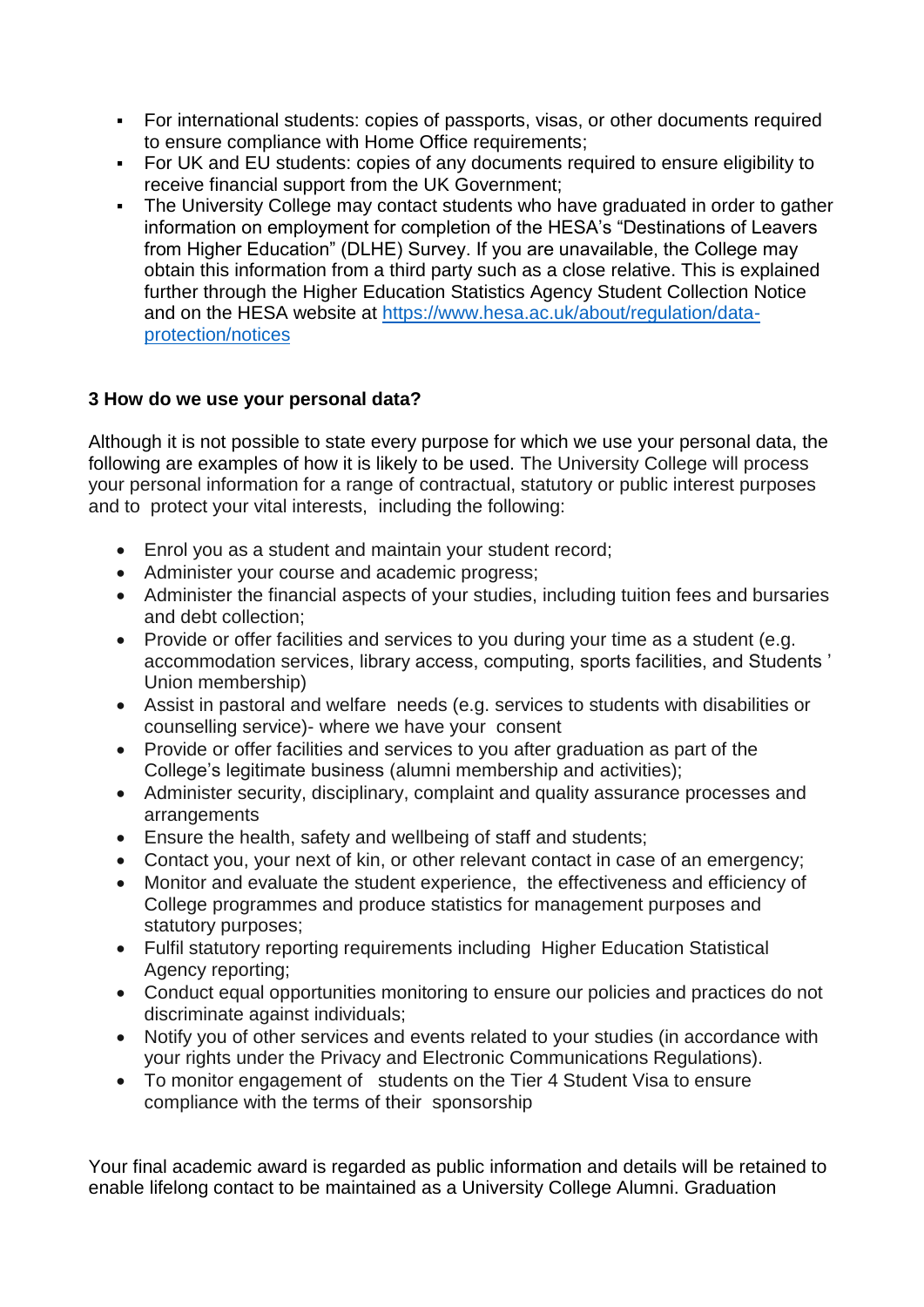events held at Stranmillis University College are regarded as public events and may be recorded by the University College. Graduation lists may also be forwarded to your previous school.

We will also process your personal information in other circumstances, provided you have given your consent for us to do so.

#### **3.1 Processing of your sensitive data (special category data)**

Within the University College, personal data, including sensitive personal data (special categories of data including your health) , may be shared between colleagues who legitimately need the information to carry out their normal duties to support your time with us. The University College endeavours to ensure that sensitive personal data is only shared with colleagues with your explicit consent.

However, circumstances may arise where this data is shared with colleagues without gaining your consent. This will only occur if it is necessary to protect your vital interests or the vital interests of another person; or for certain other reasons where it is not possible or appropriate to gain your consent such as disclosures to the police for prevention or detection of crime, or to meet statutory obligations relating to equality monitoring

## **4. Who is my personal data shared with outside of the College?**

The University College may share personal data to third parties outside of the University College as part of its legal obligation, official function or in the interests of protecting the vital interests of an individual or third party. When we use third party service providers, we only disclose to them any personal information that is necessary for them to provide their service. A list of external organisations and the purpose for sharing information is supplied below. Any other disclosures made will be in accordance with Data Protection legislation and your interests will be considered.

| <b>Third Party</b>            | <b>Purpose for Sharing information</b>                  |
|-------------------------------|---------------------------------------------------------|
| <b>Higher Education</b>       | Data will be passed to HESA, funding councils and       |
| <b>Statistics Agency</b>      | government bodies as required. The HESA Student         |
| (HESA), funding councils      | Collection Notice provides information to students      |
| and other government          | about what happens when their data is sent to HESA.     |
| bodies                        | This information is available online at:                |
|                               | https://www.hesa.ac.uk/about/regulation/data-           |
|                               | protection/notices                                      |
| <b>Educational loan</b>       | For the purposes of confirming identity, attendance     |
| providers (including          | and enrolment in order to facilitate and enable the     |
| <b>Student Loans Company)</b> | provision of financial support to you as appropriate.   |
| <b>Queen's University</b>     | For the purposes of confirming your qualifications and  |
| <b>Belfast</b>                | the accreditation of your course Queen's University     |
|                               | store and administer student records for all University |
|                               | College students. Key information will be accessed by   |
|                               | the University in order to fulfil their statutory       |
|                               | obligations and service delivery requirements as the    |
|                               | validating University.                                  |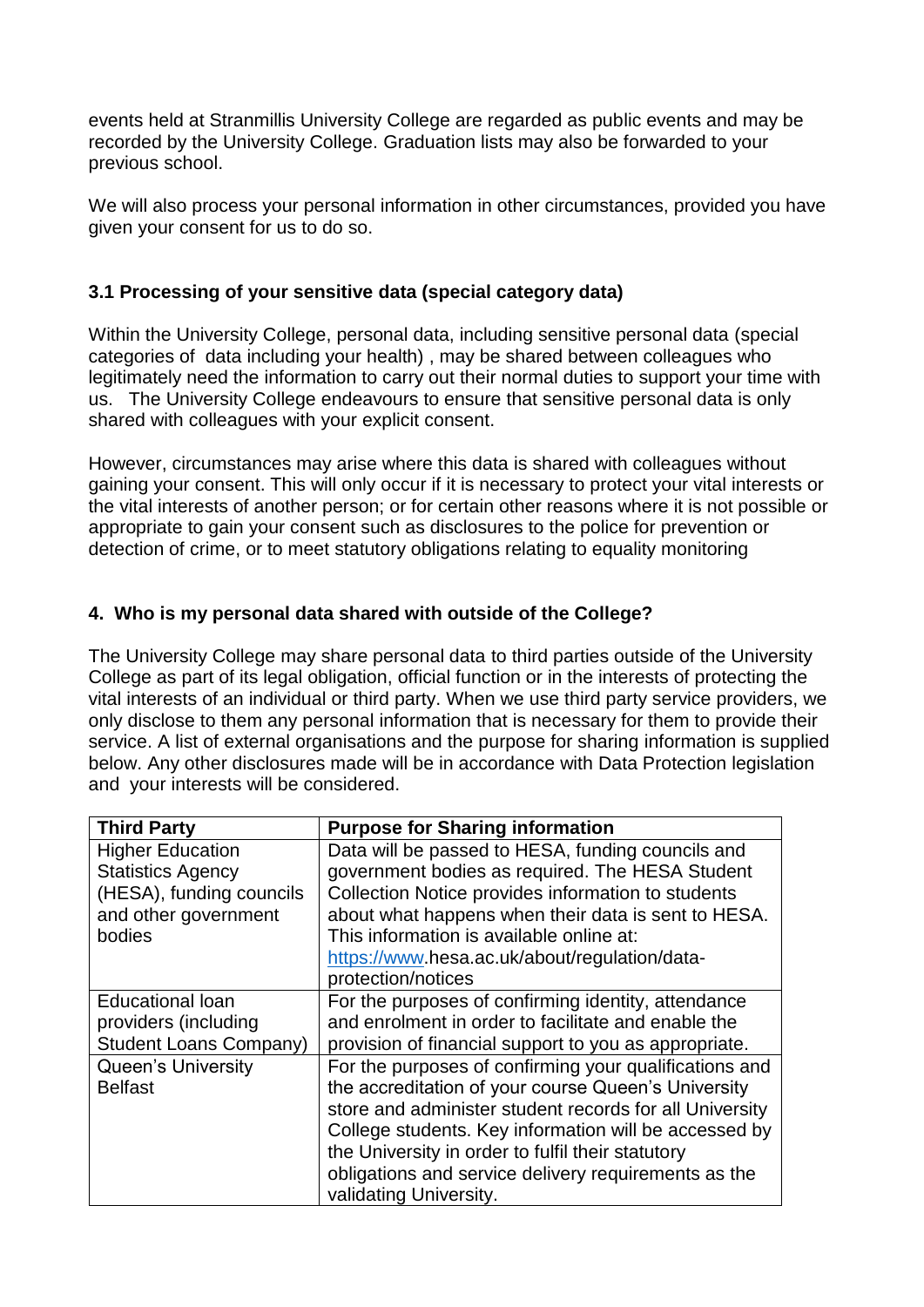| <b>Professional bodies</b><br>(e.g. General Teaching<br><b>Council for Northern</b><br>Ireland;)                  | For the purposes of confirming your qualifications<br>and the accreditation of your course or in respect of<br>any fitness to practice concerns or procedures;                                                                                                                                                                                |
|-------------------------------------------------------------------------------------------------------------------|-----------------------------------------------------------------------------------------------------------------------------------------------------------------------------------------------------------------------------------------------------------------------------------------------------------------------------------------------|
| <b>University College</b><br><b>Occupational Health</b><br>Providers                                              | Health information may be shared with the University<br>College Occupational Health providers in order to<br>assess fitness to practice, particularly for initial<br>teacher education programmes and to provide advice<br>on disability support needs or reasonable<br>adjustments                                                           |
| Work placement sites                                                                                              | Data may be shared with relevant parties where<br>necessary for the purposes of your study – for<br>example, contact details and information regarding<br>your academic studies In addition to Access NI<br>checks some students may be required to undertake<br>further checks by their placement provider such as<br>social services checks |
| Potential employers or<br>providers<br>of education whom you<br>have approached                                   | For the purposes of providing an education reference                                                                                                                                                                                                                                                                                          |
| <b>Educational partners</b><br>involved in joint course<br>provision (e.g. Further<br><b>Education Providers)</b> | For the purposes of monitoring your study                                                                                                                                                                                                                                                                                                     |
| <b>Access NI</b>                                                                                                  | In order to apply for an Enhanced check                                                                                                                                                                                                                                                                                                       |
| Home Office, UK Visas<br>and Immigration (UKVI)                                                                   | In order to fulfil the University College's obligations as<br>a visa sponsor                                                                                                                                                                                                                                                                  |
| Survey contractors                                                                                                | To carry out the National Student Survey (NSS).                                                                                                                                                                                                                                                                                               |
| <b>University College Travel</b><br>agents                                                                        | To book travel arrangements on your behalf                                                                                                                                                                                                                                                                                                    |
| Third party software<br>suppliers                                                                                 | Where external computer systems are required to<br>facilitate the purposes listed in section 3, student data<br>may be shared with software suppliers. Where strictly<br>necessary, the University College may share copies<br>of student data in order to test or troubleshoot the IT<br>systems we use or plan to use.                      |
|                                                                                                                   | Any such transfer will be subject to a formal<br>agreement between the University and those<br>suppliers, to ensure protection of your personal data.                                                                                                                                                                                         |
|                                                                                                                   | Examples may include Office 365, VLE, Library<br>Management System, Timetabling and Placement<br>systems Survey and Communications Tools (e.g.<br>Mailchimp), and systems underpinning authentication<br>to subscription services that the University College<br>manages                                                                      |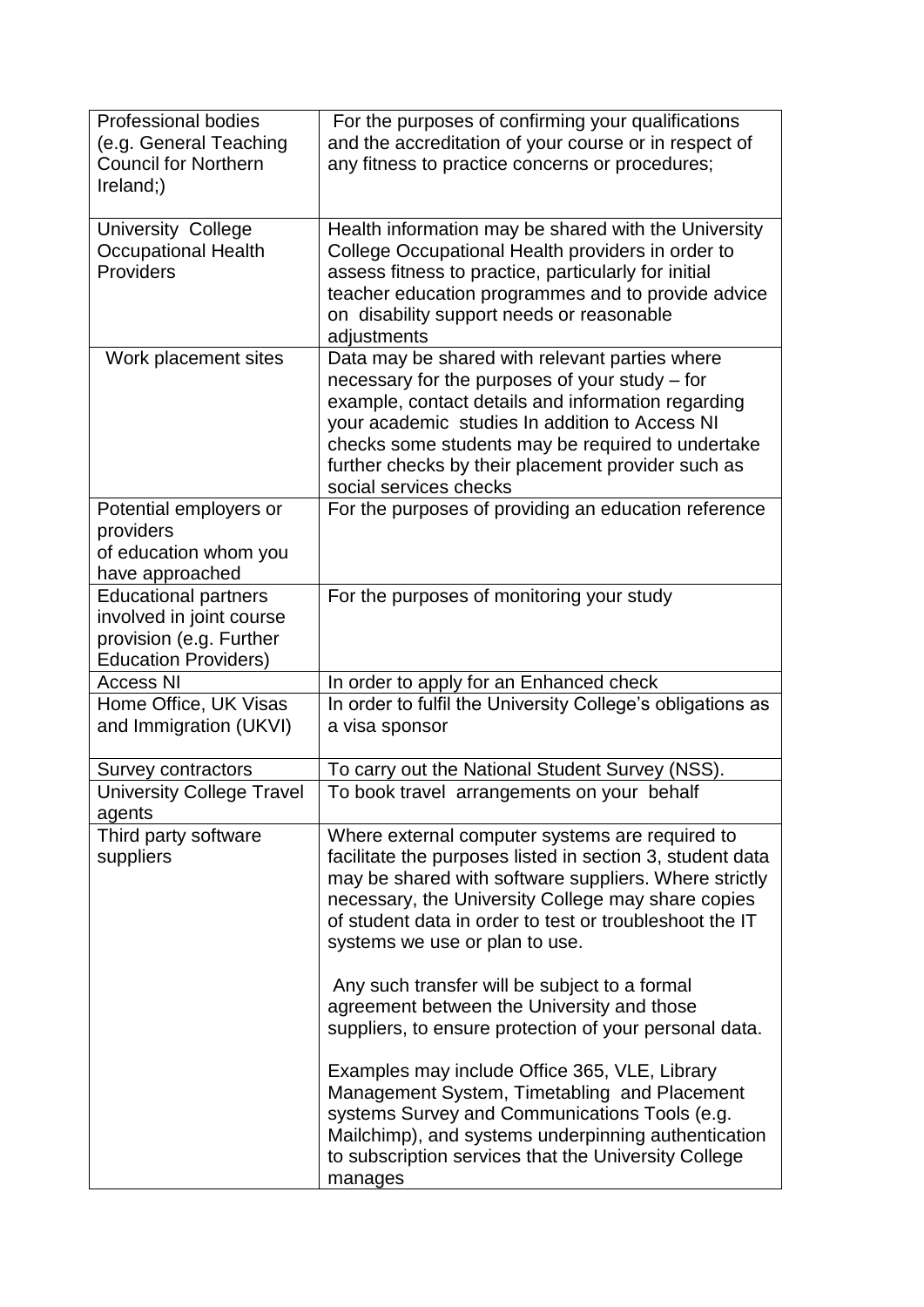| <b>University College</b><br>Chaplains                                                                                                          | Only with your consent                                                                                                                                                                                                                                            |
|-------------------------------------------------------------------------------------------------------------------------------------------------|-------------------------------------------------------------------------------------------------------------------------------------------------------------------------------------------------------------------------------------------------------------------|
|                                                                                                                                                 |                                                                                                                                                                                                                                                                   |
| Next of Kin                                                                                                                                     | Only with your consent; or in case of an emergency                                                                                                                                                                                                                |
| Students' Union at the<br><b>University College</b>                                                                                             | To administer membership of the Students' Union; to;<br>to provide welcome information; to inform students of<br>activities and clubs and benefit from support and<br>representation. Some student data is sent to the<br><b>National Union of Students (NUS)</b> |
| Debt recovery and                                                                                                                               | In order to recover debt on behalf of the University                                                                                                                                                                                                              |
| control agencies                                                                                                                                | College                                                                                                                                                                                                                                                           |
| UK agencies with duties<br>relating to the protection<br>and detection of crime,<br>collection of a tax or<br>safeguarding national<br>security | For the purposes outlined                                                                                                                                                                                                                                         |
| <b>Sponsers and Parents</b>                                                                                                                     | Where consent has been provided                                                                                                                                                                                                                                   |

## **5. Transfer of personal data to other countries**

Where data is shared within the UK, or the European Union (EU), the third party will be required to comply with and safeguard the data under the terms of and appropriate EU regulations.

Your personal information will only be transferred to countries, outside of the EU, whose data protection laws have been assessed as adequate by the European

## **6. How long will we keep your personal data?**

We will keep your personal data only as long as is necessary for the purpose(s) for which it was collected, and in accordance with the University College's Information Asset Management Policy and Retention Schedule. Data will be securely destroyed when no longer required. Some data, such as your degree classification will be retained indefinitely.

## **7. Security of your information**

Data protection legislation requires us to keep your information secure. This means that your confidentiality will be respected and all appropriate measures will be taken to prevent unauthorised access and disclosure.